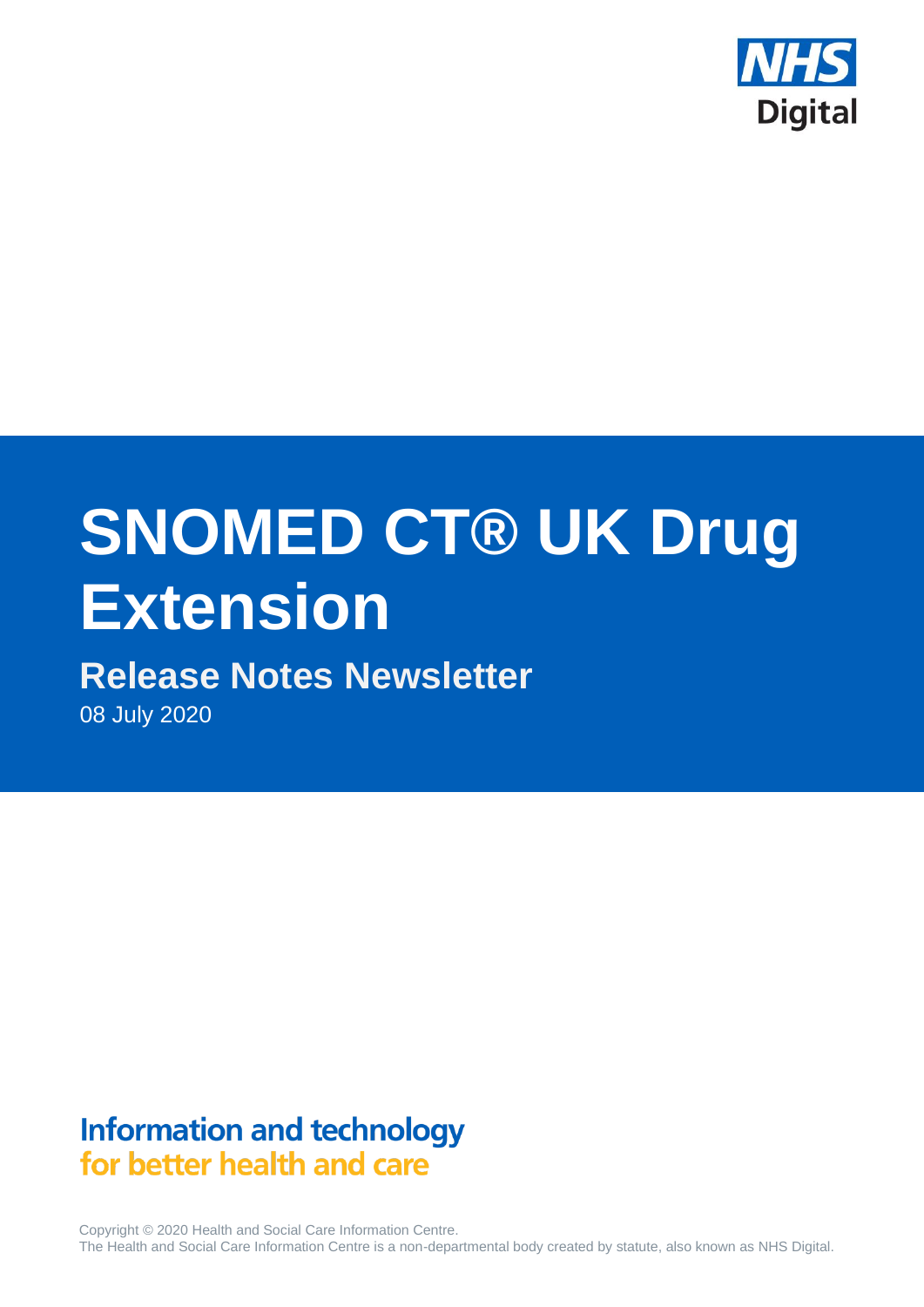## This document covers the data provided in Release Format 2 (RF2) of SNOMED CT

The Release Notes Newsletter has been constructed to add further clarification to some dm+d content that has been identified as requiring such (due to e.g. differences between dm+d approach and that of current drug catalogues) and to communicate changes to the release and forthcoming changes to future releases.

This document is intended to be adjunct to, not a replacement, for other documentation already available, and should be read in conjunction with current published dm+d documentation available through the 'dm+d resources' section of the [dm+d website.](https://www.nhsbsa.nhs.uk/pharmacies-gp-practices-and-appliance-contractors/dictionary-medicines-and-devices-dmd) SNOMED CT UK Edition [notices and known issues](https://hscic.kahootz.com/connect.ti/t_c_home/view?objectId=14224752) are published on [Delen,](https://hscic.kahootz.com/connect.ti/t_c_home) the NHS Digital terminology and classifications collaboration site.

All queries (omissions, perceived inaccuracies etc) about this document should be directed to the NHS Digital, Standards Delivery helpdesk [\(information.standards@nhs.net\)](mailto:information.standards@nhs.net).

Please note:

- The content of this document is intended to support implementation and usage of dm+d and is not a replacement for good system design.
- This document will be subject to update further to user feedback and any changes to dm+d content or structure.
- Whilst the first section may see little change (but see note above) the final sections detail changes and forthcoming changes to specific releases and content will therefore be updated with each release.

\*This document is designed to support dm+d content in general but specifically the SNOMED CT<sup>1</sup> UK Drug Extension. For more information about all components and releases relating to dm+d see the [dm+d website](https://www.nhsbsa.nhs.uk/pharmacies-gp-practices-and-appliance-contractors/dictionary-medicines-and-devices-dmd)

<sup>1</sup> SNOMED® and SNOMED CT® are registered trademarks of the International Health Terminology Standards Development Organisation (IHTSDO®) [\(www.snomed.org\)](http://www.snomed.org/). SNOMED CT® was originally created by the College of American Pathologists.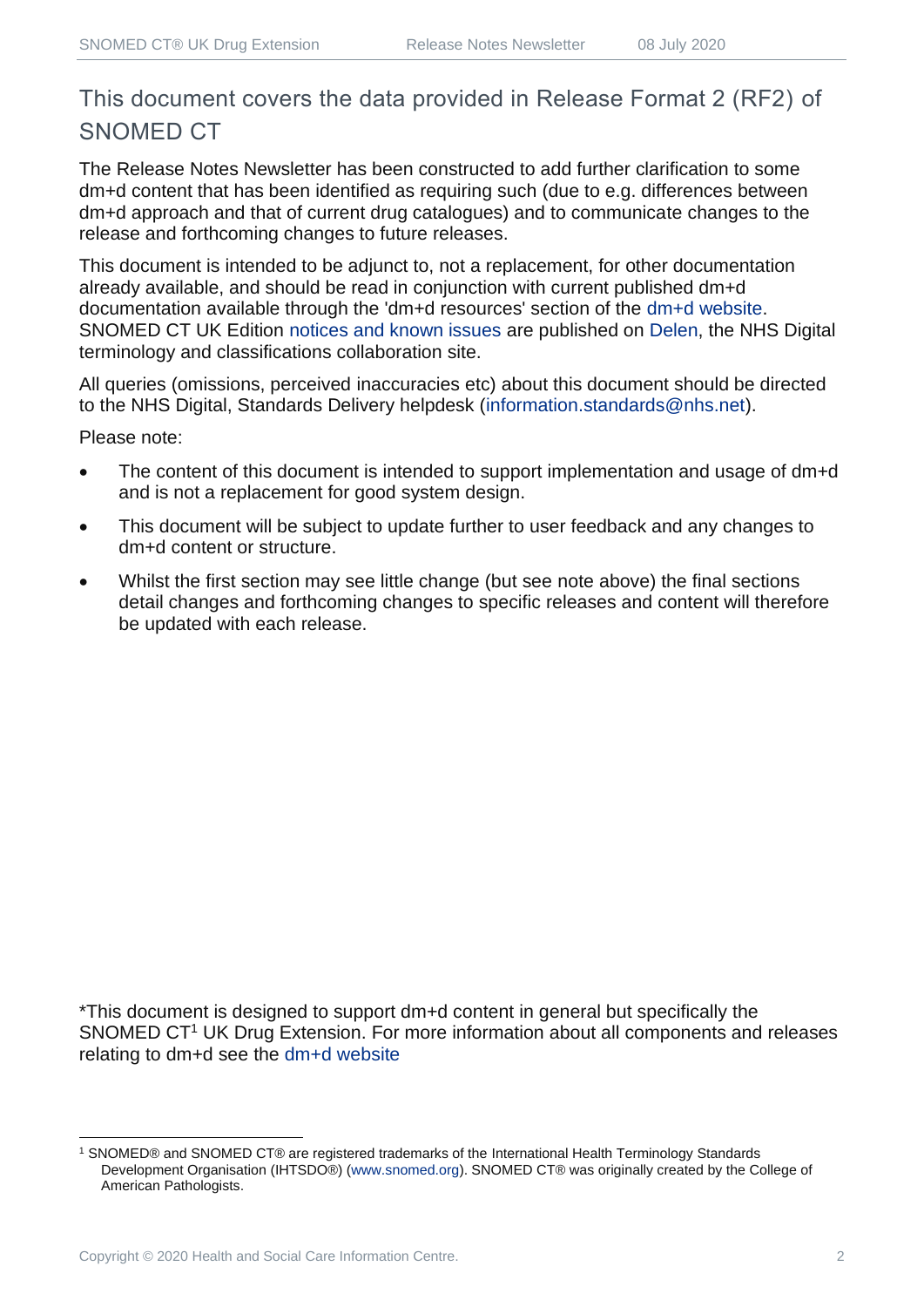## COPYRIGHT

- This material includes SNOMED Clinical Terms® (SNOMED CT®) which is used by permission of the International Health Terminology Standards Development Organisation (IHTSDO). All rights reserved. SNOMED CT®, was originally created by The College of American Pathologists. "SNOMED" and "SNOMED CT" are registered trademarks of the IHTSDO.
- The NHS Dictionary of Medicines and Devices (dm+d) has been developed and is delivered through a partnership between the Health and Social Care Information Centre [\(digital.nhs.uk\)](https://digital.nhs.uk/) and the NHS Business Services Authority [\(https://www.nhsbsa.nhs.uk/nhs-prescription-services\)](https://www.nhsbsa.nhs.uk/nhs-prescription-services)

## DISCLAIMER

The Health and Social Care Information Centre<sup>2</sup> (HSCIC) accepts no liability for loss of data or for indirect or consequential losses, which is not the result of the negligence of the HSCIC and liability for such losses is hereby expressly excluded.

No warranty is given by the HSCIC, the Department of Health and Social Care or the International Health Terminology Standards Development Organisation as to the accuracy and comprehensiveness of SNOMED CT. All conditions, warranties, terms and undertakings, express or implied, whether by statute, common law, trade practice, custom, course of dealing or otherwise (including without limitation as to quality, performance or fitness or suitability for purpose) in respect of SNOMED CT are hereby excluded to the fullest extent permissible by law.

<sup>&</sup>lt;sup>2</sup> The Health and Social Care Information Centre is a non-departmental body created by statute, also known as NHS Digital.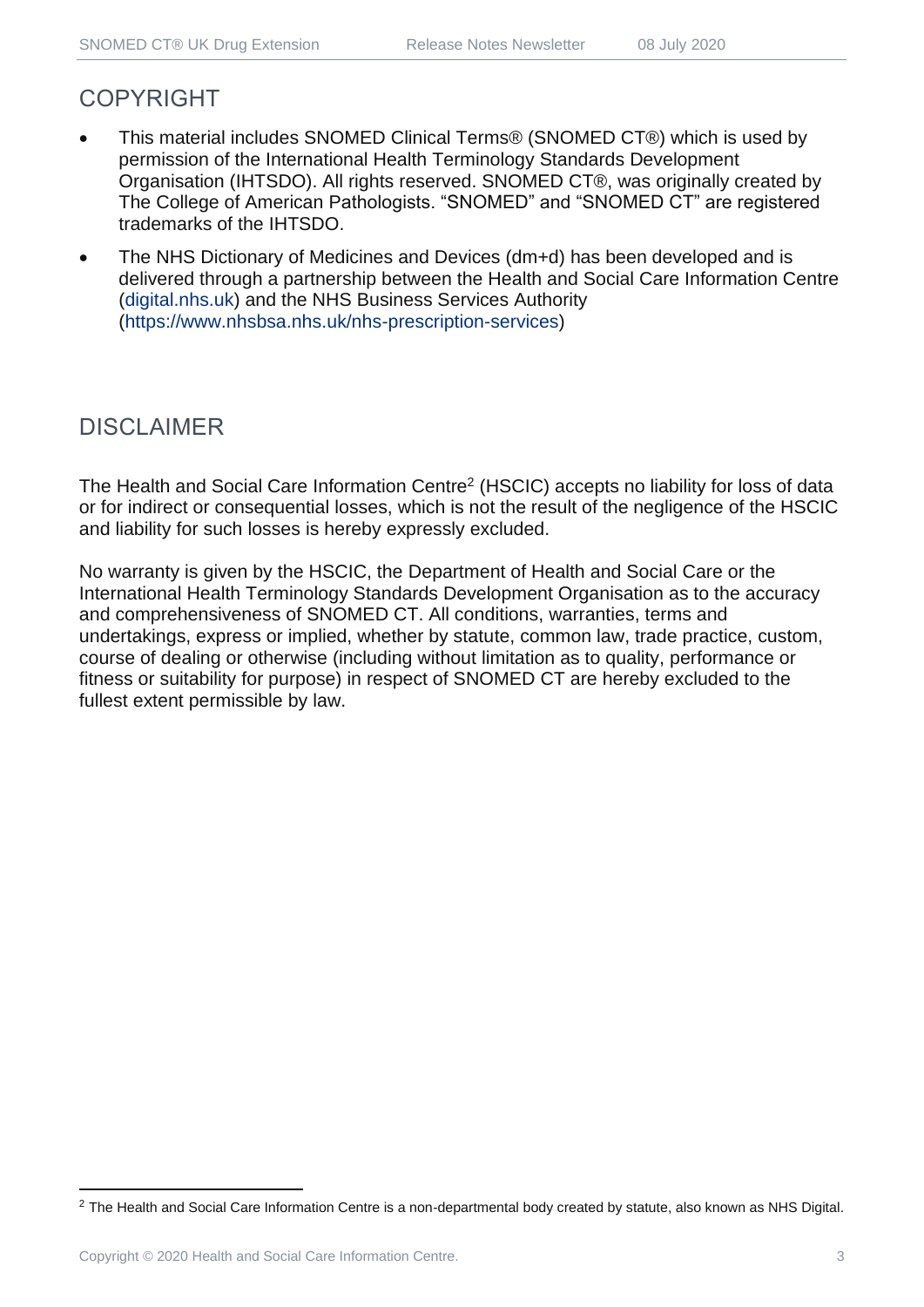## **1 Comments on current content:**

## **1.1 Dose forms**

With respect to Editorial Policy it is important to emphasise:

#### **1.1.1 Patches**

- Strength is usually expressed as the amount of 'active drug' (by weight) released over x hours (e.g. per hour or per 24 hours)
- The intended duration of usage of a patch is not identified at VMP or AMP level i.e. a transdermal estradiol patch releasing 50mcg/24hours would be represented by the same VMP whether it is intended for twice weekly usage or weekly usage
- No distinction is made to differentiate the type of drug reservoir utilised although this may be relevant in certain off-license indications.

#### **1.1.2 Injections**

Due to the need to add more information to the dose form in dm+d injections are expressed as e.g. powder and solvent for injection etc rather than merely injection. However, the need to pick a dose form of this complexity may be prohibitive in secondary care prescribing where the prescriber merely wishes to prescribe an 'injection'.

Within the guidance for secondary care there is outlined the means for prescribers to prescribe at the more abstract level (injection). Please refer to the Secondary Care Implementation Guidance for details, in the 'Implementation Guidance' section of the [dm+d](https://www.nhsbsa.nhs.uk/pharmacies-gp-practices-and-appliance-contractors/dictionary-medicines-and-devices-dmd)  [website.](https://www.nhsbsa.nhs.uk/pharmacies-gp-practices-and-appliance-contractors/dictionary-medicines-and-devices-dmd)

#### **1.1.3 Injections for intraspinal use**

Injections licensed for intraspinal administration are not differentiated at VMP level in dm+d. In addition a number of products that may be given by this route are unlicensed specials. For prescriptions requiring a product to be given by these high risk routes it is necessary that the suitability of the product to be administered is confirmed at the point of dispensing and/or administration.

#### **1.1.4 Alcoholic vs aqueous gels**

The base used in cutaneous products is not identified at VMP level in dm+d. This may mean that in order to specify a patients requirements more specifically prescribing at AMP level is more appropriate.

For example:

• Benzoyl peroxide 5% gel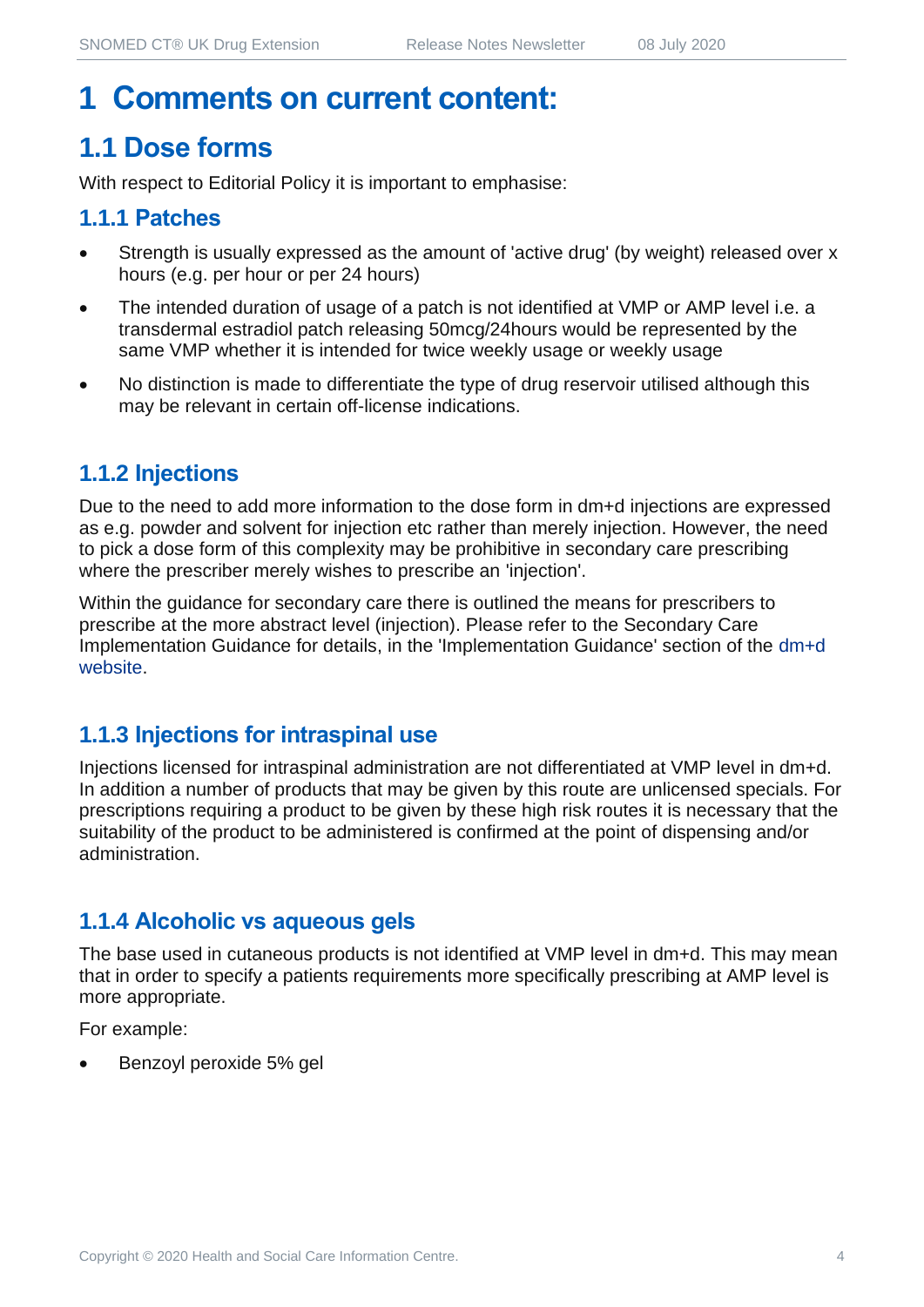## **1.2 Editorial Policy**

#### **1.2.1 Preservative Free**

The preservative free flag is used to denote the absence of preservative in preservative free *eye drops* only.

Please note:

- the setting of this flag only confirms that preservative is absent from the VMP; a null value does not necessarily indicate that it is present
- **The flag is not applied to any other dose form** i.e. intra-spinal injections are not distinguished (see note above).

#### **1.2.2 Route of administration**

Information on route of administration is provided at VMP level. The information is only provided as a support for decision support and not intended to inform clinicians on usage.

At VMP level routes are merely a superset of the linked AMP licensed routes.

#### **1.2.3 Inclusion of Unit of Measure at VMP**

Semantic normal form patterns for VMP descriptions in dm+d follow the pattern:

**Name Strength** Modification(s) **Form Unit dose** xxx-free(s)

Following this pattern would mean for tablets, capsules etc full description would be:

Atenolol 25mg tablets 1 tablet

To retain these full descriptions would make the descriptions unsuitable for use in a human interface. Therefore the unit dose is left implied (Atenolol 25mg tablets).

There are instances however where the form is insufficiently precise to describe the product and therefore the unit dose is included in the name. These instances include:

The form injection does not fully describe a product therefore the name is qualified with the unit dose form for example: ampoules, vials, pre-filled syringes etc.

E.g. Furosemide 50mg/5ml solution for injection ampoules.

• Other unit dose examples include: Budesonide 250micrograms/ml nebuliser liquid 2ml unit dose vials, Carbenoxalone 1% granules 2g sachets, Benorilate 2g granules sachets.

*See dm+d Editorial Policy for full examples and exceptions to this rule.*

#### **1.2.4 The use of Fully Specified Names and Preferred Terms**

The semantic representation of concepts in dm+d (the dm+d name and dm+d description) may be updated in line with changes to dm+d Editorial Policy, changes to the product name itself or to supplier names. Within the SNOMED CT UK Drug Extension the current dm+d derived description for the core concept classes of VTM, VMP, VMPP, AMP and AMPP becomes the Preferred Term so a change to the dm+d terms would cause the Preferred Term to be updated.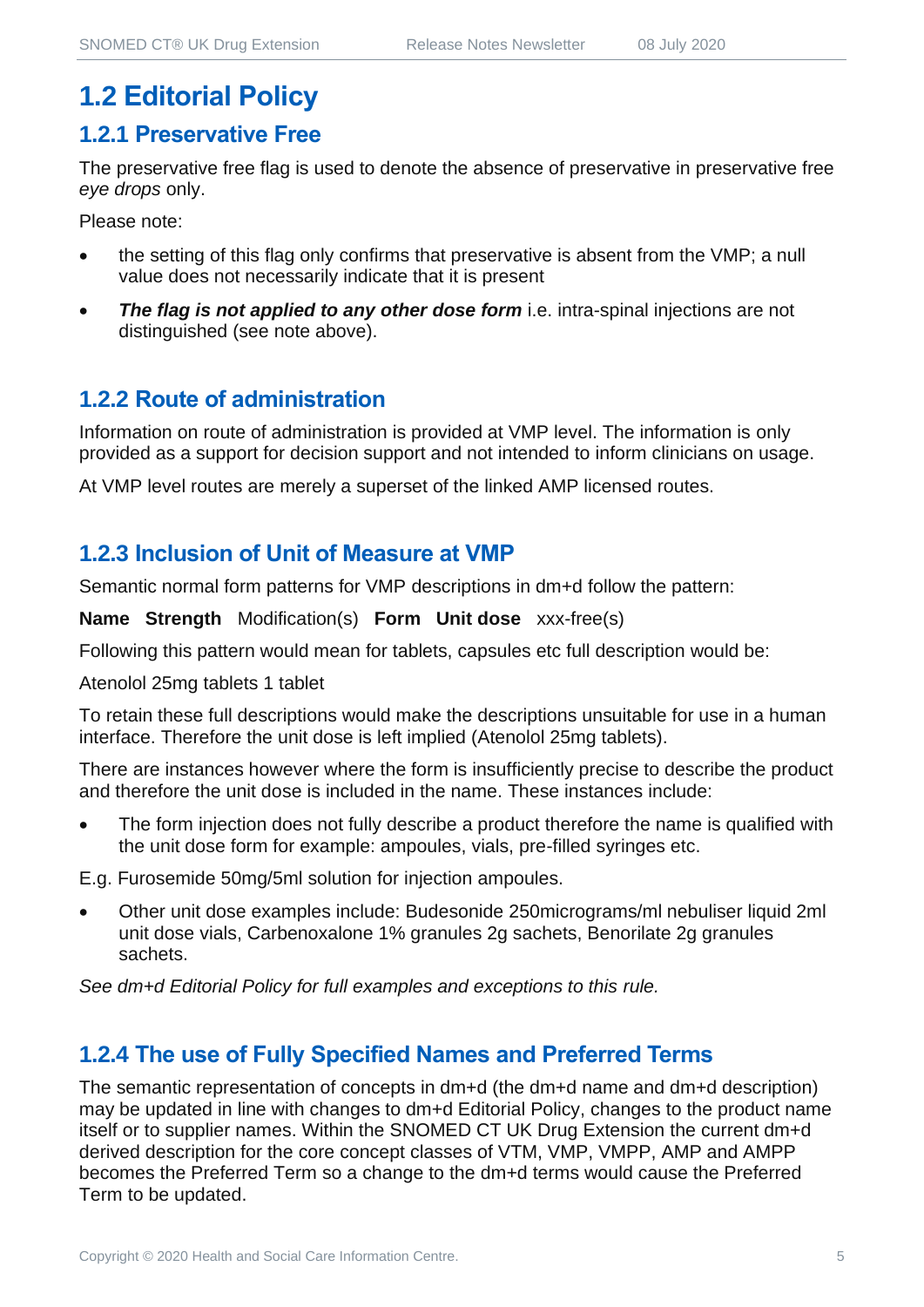Fully Specified Names in SNOMED CT will generally remain unchanged<sup>3</sup>. The differences in Editorial policies between SNOMED CT and dm+d mean that there will be instances where there is a mismatch between the Preferred Term and the Fully Specified Name.

#### **1.2.5 Mechanisms for specifying Descriptions for use in the UK Edition of SNOMED CT- Realm Language Refsets**

A combination of factors such as professional preference, clinical safety & data schema conformance require the use of some supplementary mechanism for Specifying SNOMED CT Descriptions applicable to the UK Edition of SNOMED CT.

From the October 2011 UK Edition, in RF1 an NHS Realm Description Subset was published. With the deprecation of RF1 this is replaced by the National Health Service realm language reference set published in two parts. The "Pharmacy part" as published in the SNOMED CT UK Drug extension and its 'Clinical part' partner in the UK Extension. Together these two encompass the entire SNOMED CT description content and identifies the preferred term to be used in the NHS realm for all SNOMED CT concepts.

In RF2 the refset can be found in the location Refset\Language. National Health Service realm language reference set (pharmacy part) refset ID 999000691000001104

National Health Service realm language reference set (clinical part) refset ID 999001261000000100

#### **1.2.6 Concept Status in dm+d vs Concept status in SNOMED CT**

Where concepts are created in dm+d and an identifier from the SNOMED CT International Release is not available at that time a SNOMED CT UK Drug Extension identifier is allocated. This is released in the dm+d XML data.

When the dm+d concepts are subsequently used to create the SNOMED CT UK Drug Extension it may be that the dm+d derived concept is determined to be a duplicate of a concept now available in the SNOMED CT International Release. In these instances the dm+d derived concept is given a retired status with a relationship to the SNOMED CT International Release concept. In the XML data the dm+d derived concept may remain valid with its original identifier for some time.

There may be instances where a SNOMED CT identifier from the International Release has been allocated to a concept within dm+d and this is subsequently discovered to be inappropriate for the dm+d concept. In this instance the SNOMED CT identifier from the International Release will appear in the dm+d XML format data as a previous identifier. These identifiers from the International Release will appear in the SNOMED CT UK Drug Extension with a status of current.

<sup>3</sup> From the SNOMED CT Technical Reference Guide for the FullySpecifiedName:

Changes in presentation such as changed capitalization, punctuation, spelling or revision due to changes in agreed presentation style are permitted as long as they do not change the specified meaning of the Concept. Some changes to the semantic type shown in parentheses at the end of the FullySpecifiedName may also be considered minor changes if the change in hierarchy does not alter the Concept's meaning.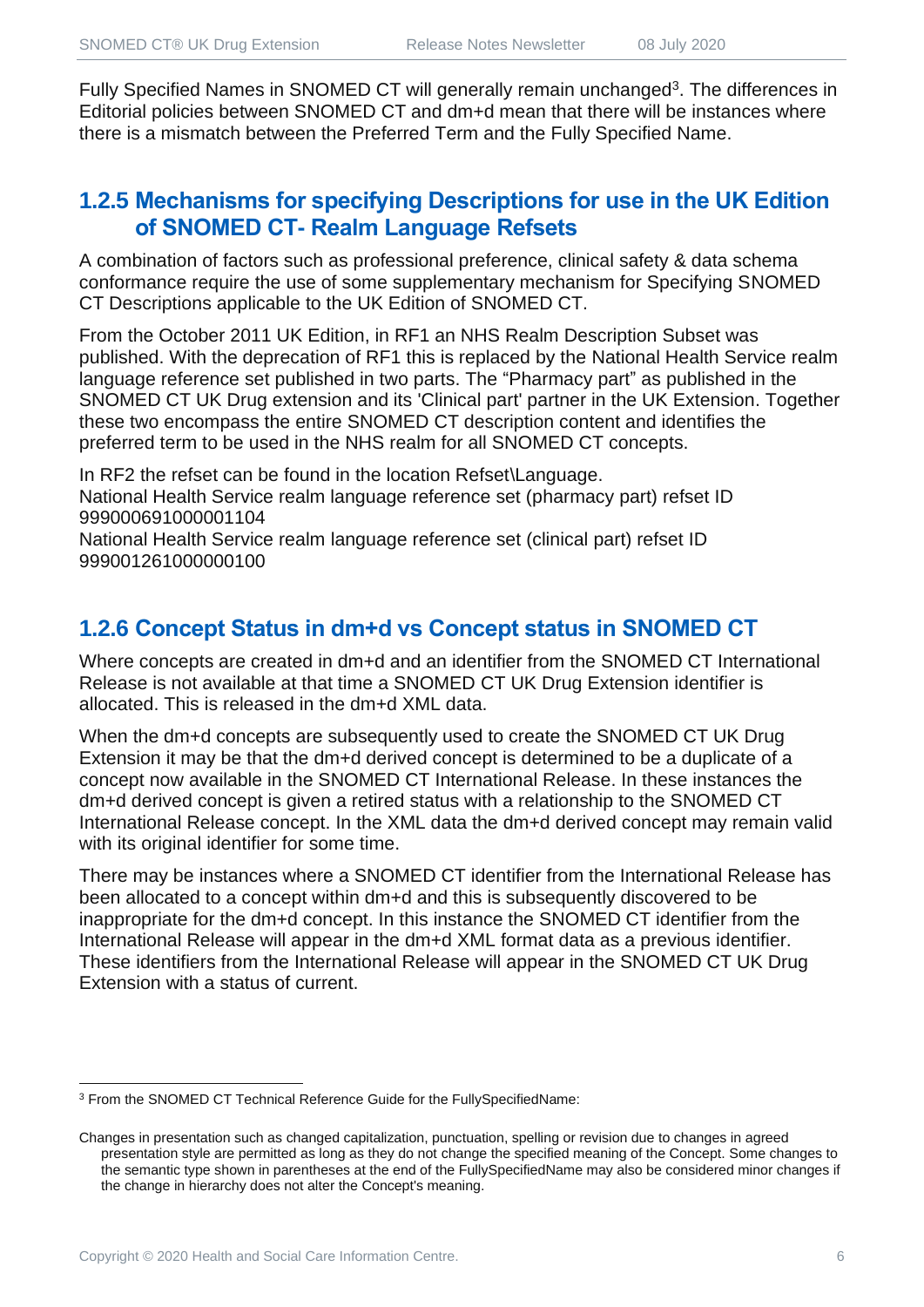## **1.3 Specific Products**

#### **1.3.1 Morphine and Tramadol modified release products**

Because there are no pharmacopoeial standards for oral modified release preparations 12 and 24 hour modified release morphine products are not distinguished at VMP level in dm+d. The same applies to the modified release tramadol products.

Two subsets are provided with the SNOMED CT release distinguishing related AMPs according to current licensed indications. For products where licensed indications are not available, for example, where wholesalers may provide products from several manufacturers and SPCs are not available these products will not be included in the 12 and 24 hour modified release subsets.

Explanation of how these subsets can be utilised within a prescribing framework can be found in the Secondary Care Implementation Guidance, in the 'Implementation Guidance' section of the [dm+d website.](https://www.nhsbsa.nhs.uk/pharmacies-gp-practices-and-appliance-contractors/dictionary-medicines-and-devices-dmd)

#### **1.3.2 Valproic acid vs valproate semisodium**

We have taken advice and clinically the active moiety for these products is the same and so they are not differentiated at VMP level. The two brands available have different indications so it may be necessary for the prescriber to specify the brand required to ensure they are prescribing within the details of the product license.

This may be an issue for other products such as cyproterone acetate where two brands exist with different indications for use.

#### **1.3.3 Concentrate and 'High Strength' Morphine and Methadone**

dm+d does not identify concentrate or 'high strength' morphine or methadone products as such in the VMP term. Consideration should be given to how these products are displayed in picking lists to reduce the risk of mis-selection where multiple strengths are available.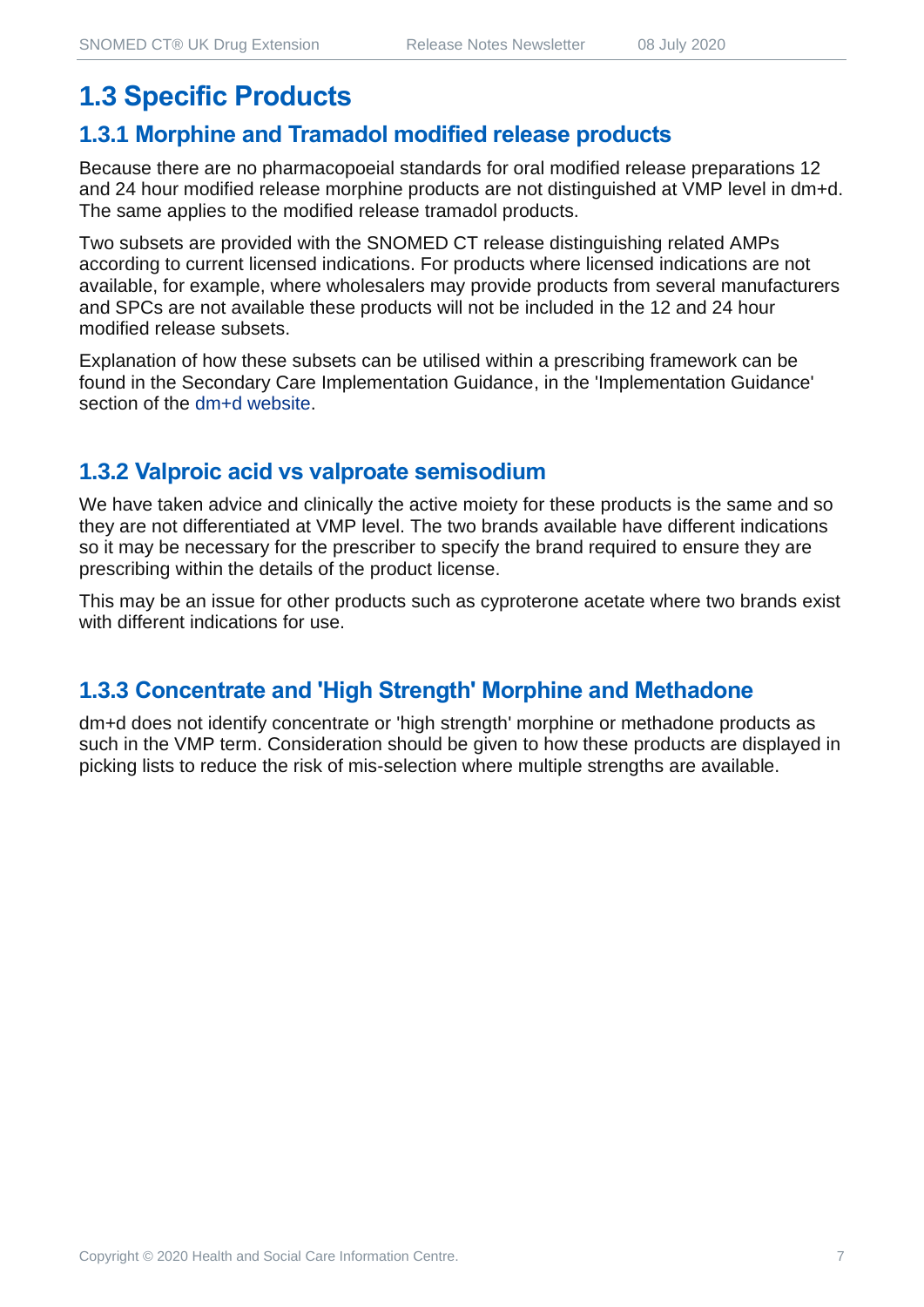## **1.4 Other Information**

## **1.4.1 Duplicated SNOMED IDs**

It is a basic principle of terminology that concept identifiers should not be reused. Due to a process error in 2006 a small number of SNOMED IDs were issued twice in dm+d. The concepts bearing these duplicated identifiers have all been invalidated and license holders were notified at the time. However it is recognised that since that time a number of new licenses have been issued and so a list of the duplicated identifiers and the terms is provided here for information.

| ID                                   | dmd_name                                                                                               | conceptType |
|--------------------------------------|--------------------------------------------------------------------------------------------------------|-------------|
| 9854411000001103                     | Smartflow drainable night drainage bag NB2 2litre, AMPP<br>120cm tube (Manfred Sauer UK Ltd) 10 device |             |
|                                      | 9854411000001103 Medium chain triglycerides - invalid                                                  | VTM         |
|                                      | 9854511000001104 Calcium + Magnesium                                                                   | VTM         |
|                                      | 9854511000001104 Gel-X tablets (Oakmed Ltd)                                                            | AMP         |
|                                      | 9854611000001100 Ostomy discharge solidifying agents 140 tablet                                        | <b>VMPP</b> |
| 9854611000001100   Ichthammol + Zinc |                                                                                                        | VTM         |
|                                      | 9854711000001109 Gel-X tablets (Oakmed Ltd) 140 tablet                                                 | <b>AMPP</b> |
|                                      | 9854711000001109 Amiloride + Cyclopenthiazide - invalid                                                | VTM         |
| 9854911000001106                     | Meglumine amidotrizoate + Sodium amidotrizoate<br>- invalid                                            | <b>VTM</b>  |
|                                      | 9854911000001106  International normalised ratio testing strips 24 strip VMPP                          |             |

#### **1.4.2 Subset Information**

Information relating to the scope and status of subsets contained in the SNOMED CT UK Drug Extension can now be found at the [Data Dictionary for Care \(DD4C\).](https://dd4c.digital.nhs.uk/dd4c/)

### **1.4.3 RF2 module dependency**

Several back-dated changes were made to the module dependency reference set (900000000000534007) in the release of 1 April 2017.

Modules effective as at 2016-12-07 and 2017-01-04 that are stated incorrectly as being dependent on modules effective as at 2016-01-31 or 2016-04-01 have had those target effective times corrected to 2016-07-31 or 2016-10-01 respectively.

For effective times 2006-05-01 onwards, dates representing the dependency of the SNOMED CT United Kingdom Edition reference set module (999000031000000106) on the SNOMED CT United Kingdom drug extension module (999000011000001104) have been updated to align with the dates representing the dependency of the SNOMED CT United Kingdom Edition module (999000041000000102) on the SNOMED CT United Kingdom drug extension module (999000011000001104).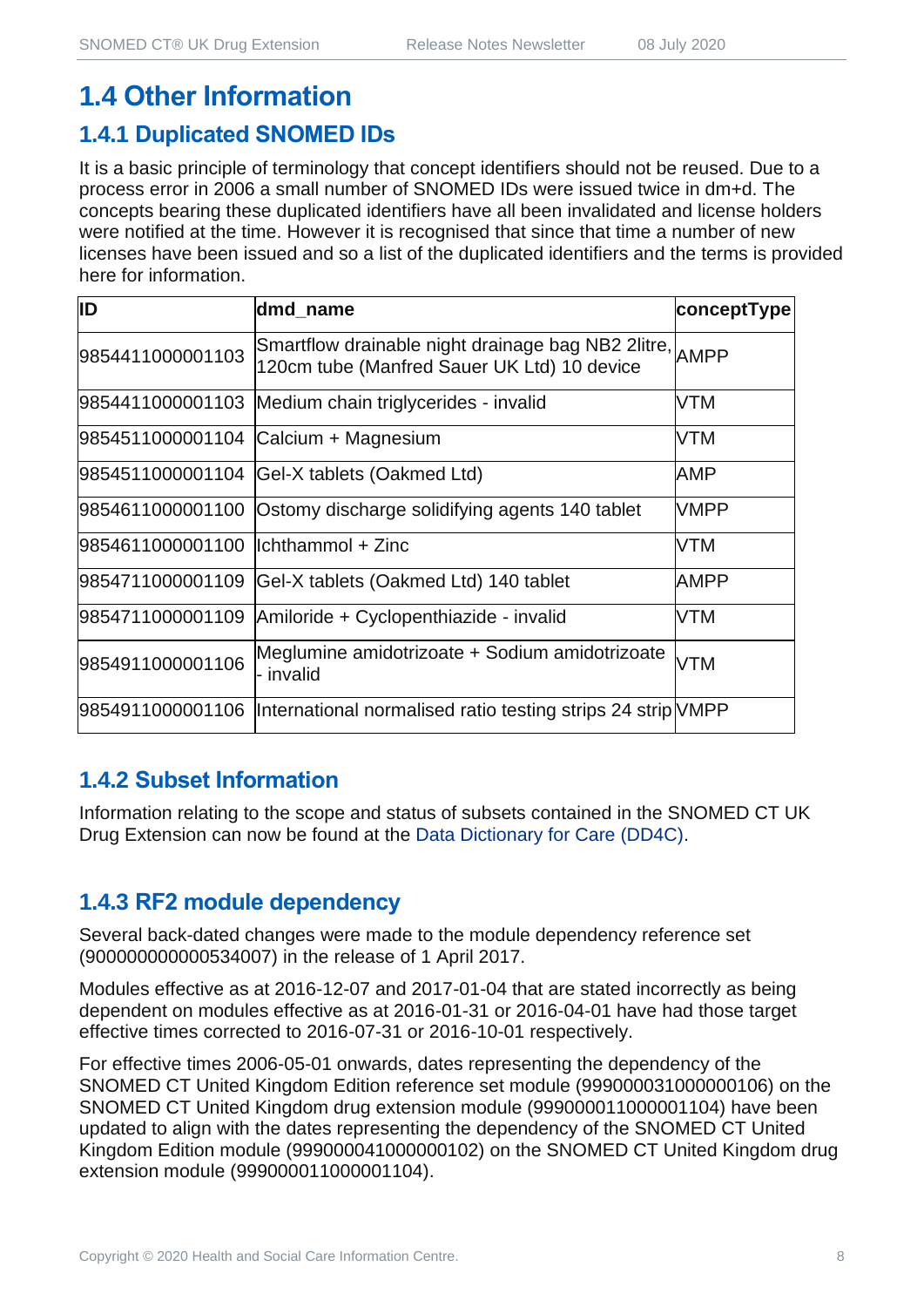For effective times before 2011-04-01, dates representing dependency on the SNOMED CT model component module (900000000000012004) have been updated to align with the single effective date (2002-01-31) of the model component module which remained unchanged during that period.

For effective times before 2004-01-31, in the release of 1 April 2017, dependencies were exhaustively represented. These included the missing immediate dependencies of the SNOMED CT United Kingdom drug extension module (999000011000001104) and of the SNOMED CT United Kingdom drug extension reference set module (999000021000001108) during that period. In the release of 1 April 2018, all dependency entries effective before 2004-01-31 were removed to reflect the SNOMED CT United Kingdom Edition baseline effective time of 2004-01-31.

#### **1.4.4 RF2 association references**

In the release of 21 March 2018, references in the WAS A association reference set (900000000000528000) to an unreleased component (reference effective as at 2015-04-02 and inactivated 2015-04-29) were removed.

In the release of 1 April 2018, references in the MOVED FROM association reference set (900000000000525002) effective as at 2010-03-10, but with a target component effective from 2010-04-01, have had the effective time corrected to 2010-04-01.

In the release of 4 September 2019, NHS Digital released a new dm+d specific association reference set:

• 10991000001109|NHS dictionary of medicines and devices association type reference set|

This refset provides a link between Inactive SNOMED CT concepts that are still in use in dm+d and their Active replacement in the SNOMED CT UK drug Extension release.

#### **1.4.5 NHS dm+d (dictionary of medicines and devices) realm language reference set**

In the 29.1.0 15-Apr-2020 release NHS Digital set every member of the NHS dm+d realm language reference set as Inactive.

In October 2019 NHS Digital stated it was their intent to withdraw the NHS dm+d (dictionary of medicines and devices) realm language reference set in April 2020:

• 999000671000001103 |National Health Service dictionary of medicines and devices realm language reference set (foundation metadata concept)|

The NHS dm+d realm language reference set has now been fully superseded by the NHS realm language reference set (pharmacy part):

• 999000691000001104 |National Health Service realm language reference set (pharmacy part) (foundation metadata concept)|

The metadata concept for the NHS dm+d realm language refset remains Active with all members of the refset set as Inactive. The metadata concept will be Inactivated in a future release.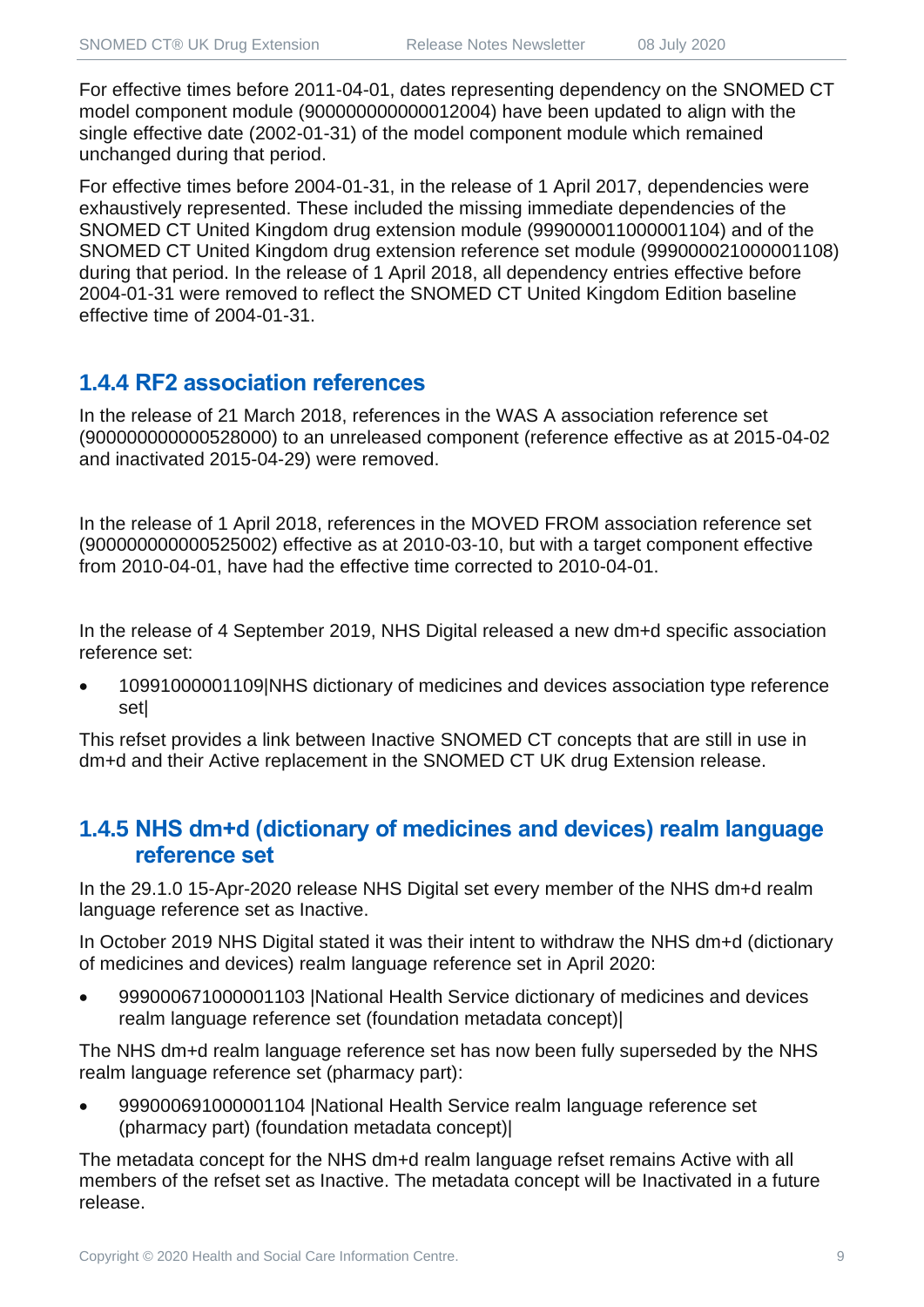## **1.5 Work in Progress**

## **1.5.1 Medical Devices Dictionary (MDD)**

Work is in progress on expanding the population of medical devices in dm+d.

Currently only those devices reimbursable in Primary Care (appliances) are routinely populated in MDD. Work on the MDD will potentially impact on these appliances with respect to more appliances being described at VMP level and some change in textual descriptions.

More information will be provided as it comes available.